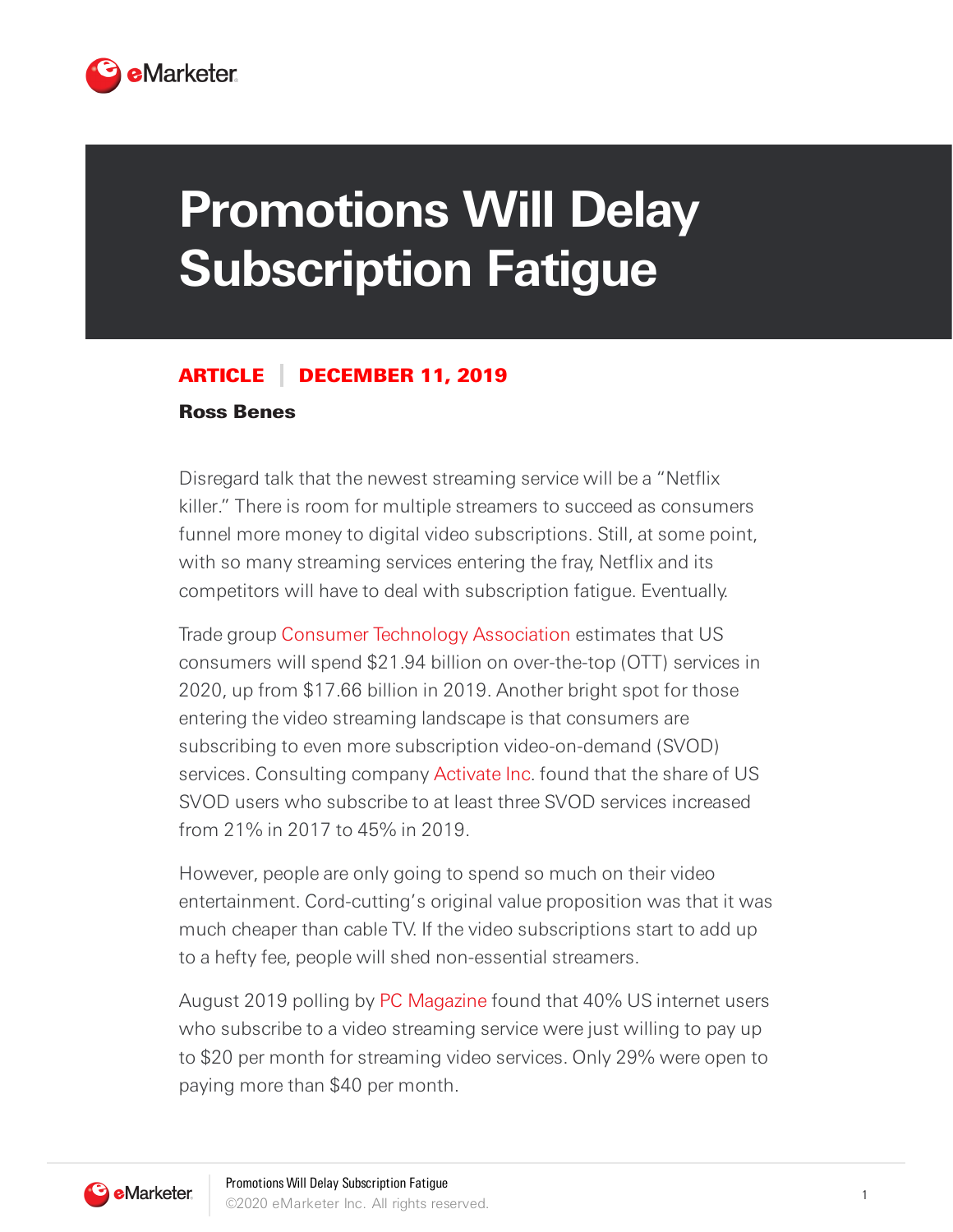

[YouGov](https://today.yougov.com/) and The [Trade](https://www.thetradedesk.com/) Desk had similar findings in a January 2020 poll: Just 41% of US internet users were willing to pay more than \$20 per month for their streaming services.



These studies give some indication that most consumers have a price ceiling that isn't high enough to include all the new streaming services coming out. SVOD services are also prone to churn because, unlike cable TV, they're so easy to cancel. People's finite entertainment budgets combined with easy cancellation will lead to a culling of subscriptions.

But that can is getting kicked down the road due to new SVOD services offering promotional discounts and bundling their products with